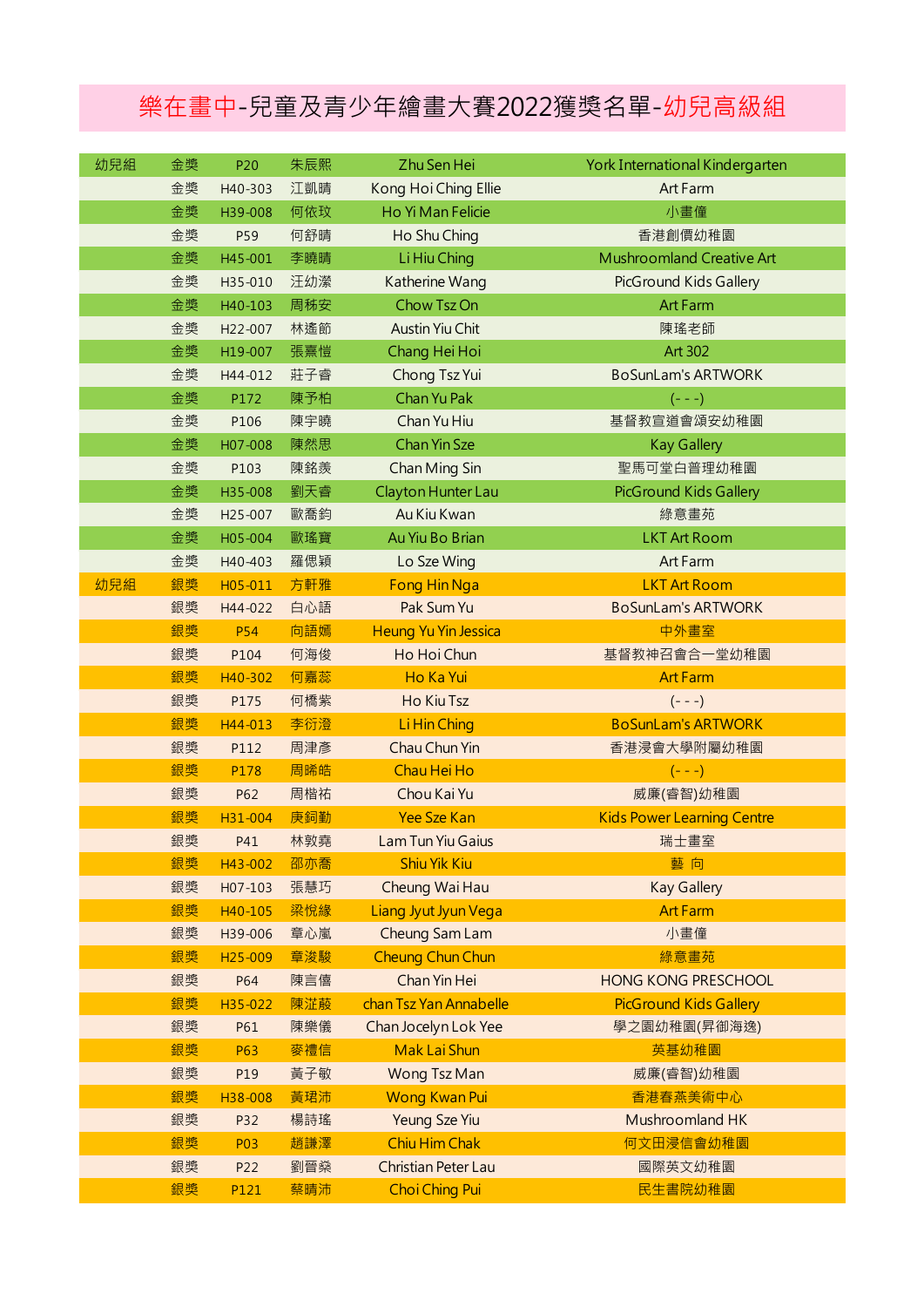| 幼兒組 | 銀獎 | P169                 | 鄭仲朗  | Cheng Chun Long                 | $(- - -)$                     |
|-----|----|----------------------|------|---------------------------------|-------------------------------|
|     | 銀獎 | H19-006              | 鄭怡思  | <b>Cheng Yi Sze</b>             | <b>Art 302</b>                |
|     | 銀獎 | H35-009              | 鄭梓礽  | <b>Charlotte Cheng Tsz Ying</b> | <b>PicGround Kids Gallery</b> |
|     | 銀獎 | P116                 | 鄭樂婥  | <b>Cheng Nok Cheuk</b>          | 聖公會牧愛幼稚園                      |
|     | 銀獎 | H39-004              | 黎天晴  | Lai Tiare                       | 小畫僮                           |
|     | 銀獎 | H33-003              | 賴澤銘  | Lai Max Chak Ming               | <b>VMC Academy</b>            |
|     | 銀獎 | <b>P01</b>           | 鍾恩祉  | Chung Yi Tsz                    | 崇真小學暨幼稚園                      |
|     | 銀獎 | P15                  | 簡立安  | Chien Li An                     | 英基幼稚園                         |
|     | 銀獎 | H03-005              | 鐘悠芓  | Chung Yau Chi                   | Ms. Candy Lo's Studio         |
| 幼兒組 | 銅獎 | H36-001              | 日加昇  | <b>Connor Paul Essey</b>        | <b>KIDS 101</b>               |
|     | 銅獎 | H44-008              | 本多美裕 | Honda Miyu                      | <b>BoSunLam's ARTWORK</b>     |
|     | 銅獎 | P108                 | 何泓沛  | Ho Wang Pui Jeannie             | 基督教香港信義會沙田信義幼稚園               |
|     | 銅獎 | H34-006              | 何柔卑  | Ho Yau Bae                      | <b>Art Point Creative</b>     |
|     | 銅獎 | H03-004              | 何瀠愷  | Ho Ying Kwok                    | Ms. Candy Lo's Studio         |
|     | 銅獎 | H35-021              | 巫卓亨  | Mo Cheuk Hang Raden             | PicGround Kids Gallery        |
|     | 銅獎 | H32-001              | 李一鳴  | Lee Yat Ming                    | <b>Art Studio</b>             |
|     | 銅獎 | H40-102              | 李盼延  | Li Pane Yin                     | Art Farm                      |
|     | 銅獎 | P170                 | 周陶民  | Joan To Man                     | $(- - -)$                     |
|     | 銅獎 | H38-007              | 林梓澄  | Lam Tsz Ching                   | 香港春燕美術中心                      |
|     | 銅獎 | H05-006              | 林婷苑  | Lam Ting Yuen Ryan              | <b>LKT Art Room</b>           |
|     | 銅獎 | H03-010              | 林詠浚  | Lam Wing Tsun                   | Ms. Candy Lo's Studio         |
|     | 銅獎 | H44-020              | 俞兆軒  | <b>Yue Siu Hin</b>              | <b>BoSunLam's ARTWORK</b>     |
|     | 銅獎 | H22-005              | 洪泳學  | Hung Wing Hok                   | 陳瑤老師                          |
|     | 銅獎 | H44-019              | 馬景楠  | Ma King Nam Brody               | <b>BoSunLam's ARTWORK</b>     |
|     | 銅獎 | H07-104              | 高妮珮  | Ko Ni Pui                       | Kay Gallery                   |
|     | 銅獎 | <b>P58</b>           | 高樂澄  | Ko Lok Ching Alessia            | $(- - -)$                     |
|     | 銅獎 | H38-002              | 梁芷悠  | Leung Tsz Yau                   | 香港春燕美術中心                      |
|     | 銅獎 | H <sub>25</sub> -006 | 郭希加  | Kwok Hei Ka                     | 綠意畫苑                          |
|     | 銅獎 | P08                  | 郭賢若  | Kwok Yin Chow                   | 港九街坊婦女會孫方中幼稚園                 |
|     | 銅獎 | H35-012              | 陳心懿  | Juliette Sum Yee Chen           | PicGround Kids Gallery        |
|     | 銅獎 | H35-020              | 陳可祈  | Chan Ho Ki                      | PicGround Kids Gallery        |
|     | 銅獎 | H34-007              | 陳博謙  | Chan Pok Him                    | <b>Art Point Creative</b>     |
|     | 銅獎 | H37-001              | 陳傳禮  | Chan Chuen Lai                  | 香港純藝中心                        |
|     | 銅獎 | H38-012              | 黃映雅  | <b>Wong Ying Nga</b>            | 香港春燕美術中心                      |
|     | 銅獎 | P48                  | 黃朗橋  | Wong Long Kiu                   | Prism Art Studio              |
|     | 銅獎 | H44-007              | 黃善容  | <b>Wong Sin Yung</b>            | <b>BoSunLam's ARTWORK</b>     |
|     | 銅獎 | H38-009              | 黃溢信  | Wong Yat Shun                   | 香港春燕美術中心                      |
|     | 銅獎 | H44-011              | 黃銘軒  | Huang Ming Hin                  | <b>BoSunLam's ARTWORK</b>     |
|     | 銅獎 | P111                 | 葉賢頌  | Ip Yin Chung                    | 何文田浸信會幼稚園                     |
|     | 銅獎 | H35-014              | 鄒星悅  | Chow Clarissa Sing Yuet         | PicGround Kids Gallery        |
|     | 銅獎 | H35-019              | 廖一帆  | Ethan Liu                       | PicGround Kids Gallery        |
|     | 銅獎 | P24                  | 劉晉燊  | Christian Peter Lau             | 國際英文幼稚園                       |
|     | 銅獎 | P25                  | 劉晉燊  | Christian Peter Lau             | 國際英文幼稚園                       |
|     | 銅獎 | H25-010              | 劉珮希  | Lau Pui Hei                     | 綠意畫苑                          |
|     | 銅獎 | P119                 | 劉釗樂  | Lau Chiu Nok                    | 根德園幼稚園                        |
|     | 銅獎 | H44-014              | 鄭子悅  | Cheng Tsz Yuet                  | <b>BoSunLam's ARTWORK</b>     |
|     | 銅獎 | H35-017              | 鄭量之  | Kris Cheng                      | PicGround Kids Gallery        |
|     | 銅獎 | H26-002              | 黎熙宏  | Lai Hei Wang                    | 林老師畫室                         |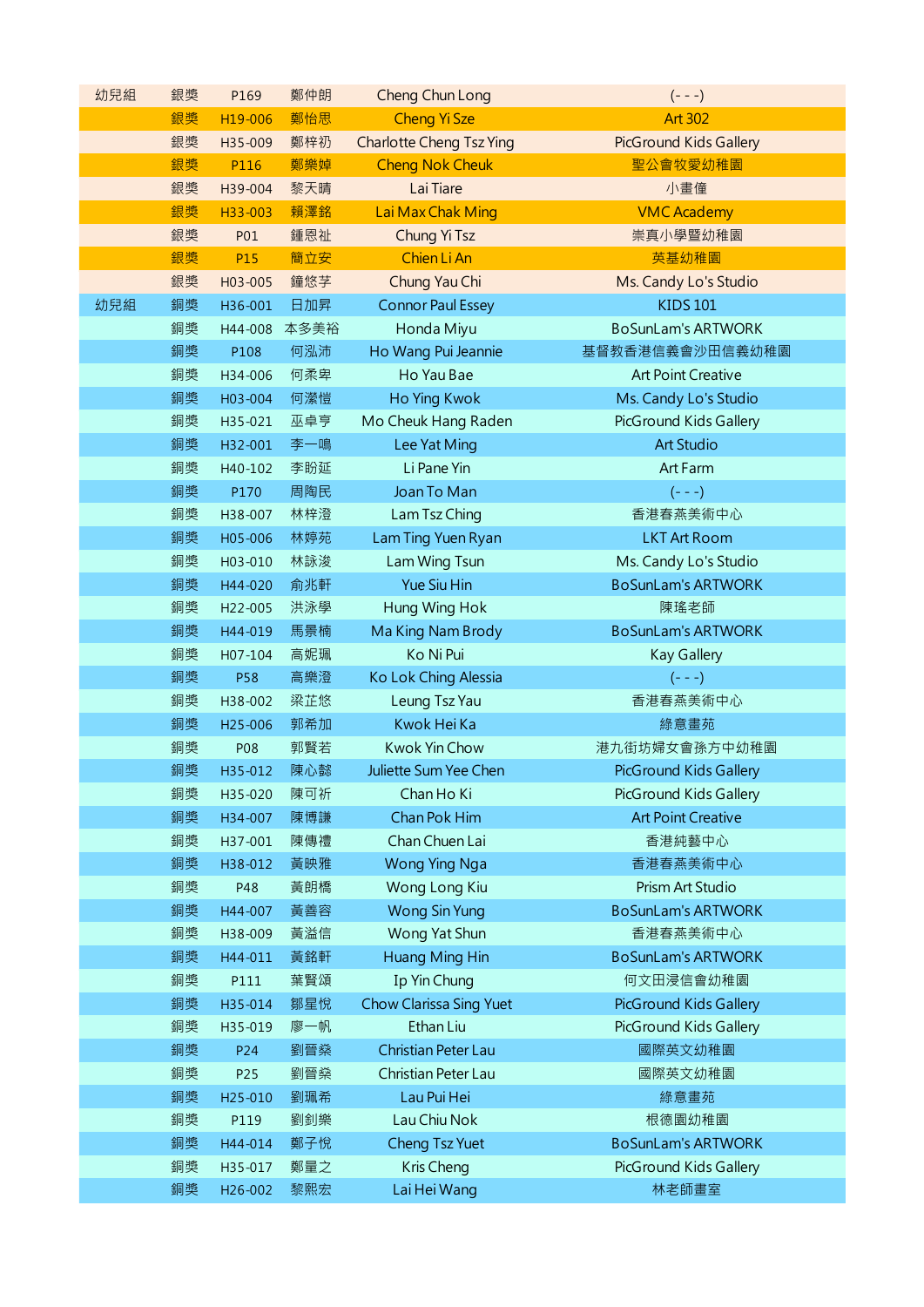| 幼兒組 | 銅獎  | H05-005 | 黎樺煒 | Lai Wah Wai                 | <b>LKT Art Room</b>                       |
|-----|-----|---------|-----|-----------------------------|-------------------------------------------|
|     | 銅獎  | P34     | 戴筠兒 | Tai Maegan Grace            | Victoria (Homantin) International Nursery |
|     | 銅獎  | P31     | 鄺殷煒 | Kwong Yan Wai               | $(- - -)$                                 |
|     | 銅獎  | H40-402 | 顏家盈 | Ngan Ka Ying                | Art Farm                                  |
|     | 銅獎  | H26-001 | 羅茵貝 | Law Yan Bui                 | 林老師畫室                                     |
|     | 銅獎  | H07-009 | 羅煒鈞 | Law Wei Kwan                | <b>Kay Gallery</b>                        |
|     | 銅獎  | H33-002 | 羅曉晴 | Charlotte Lo Hiu Ching      | <b>VMC Academy</b>                        |
|     | 銅獎  | H39-007 | 譚晨希 | Rosanna Tam                 | 小畫僮                                       |
|     | 銅獎  | H31-002 | 譚曉桐 | Tam Hiu Tung                | Kids Power Learning Centre                |
|     | 銅獎  | H31-003 | 譚曉澄 | Tam Hiu Ching               | <b>Kids Power Learning Centre</b>         |
|     | 銅獎  | H05-007 | 關言世 | Kwan Yin Lai                | <b>LKT Art Room</b>                       |
|     | 銅獎  | H22-006 | 關晴玥 | Kwan Ching Yuet             | 陳瑤老師                                      |
|     | 銅獎  | H40-107 | 蘇千瑩 | So Chin Ying                | Art Farm                                  |
|     | 銅獎  | H39-001 | 蘇柏喻 | So Pak Yue Olivia           | 小畫僮                                       |
|     | 銅獎  | H44-018 | 蘇筠喬 | So Kwun Kiu                 | <b>BoSunLam's ARTWORK</b>                 |
| 幼兒組 | 優異獎 | P04     | 王彤雅 | Wong Tung Nga               | 香港浸會大學附屬幼稚園                               |
|     | 優異獎 | P105    | 王逸祉 | Wong Yat Chi                | 慈光幼稚園                                     |
|     | 優異獎 | H05-008 | 王豪樂 | Wong Ho Lok                 | <b>LKT Art Room</b>                       |
|     | 優異獎 | H22-004 | 王耀彥 | Wang Yiu Yin                | 陳瑤老師                                      |
|     | 優異獎 | H44-026 | 伍培珺 | <b>Gurung Sujane Summer</b> | <b>BoSunLam's ARTWORK</b>                 |
|     | 優異獎 | H03-003 | 伍靖梓 | Ng Ching Tsz                | Ms. Candy Lo's Studio                     |
|     | 優異獎 | H35-018 | 朱達飛 | Chu Tat Fei Benjamin        | PicGround Kids Gallery                    |
|     | 優異獎 | H38-010 | 何思叡 | Cecilia Ho                  | 香港春燕美術中心                                  |
|     | 優異獎 | H19-003 | 余蓓詠 | Yu Pui Wing                 | Art 302                                   |
|     | 優異獎 | P115    | 利溢逸 | Lee Yat Gordan              | 民生書院幼稚園                                   |
|     | 優異獎 | P117    | 吳桐立 | Ng Tung Lap Jamie           | 聖公會聖三一堂曾肇添幼稚園                             |
|     | 優異獎 | P09     | 吳然晞 | Ng Yin Tam                  | 聖母無玷聖心幼稚園                                 |
|     | 優異獎 | H03-006 | 吳懿梓 | Ng Yi Tsz                   | Ms. Candy Lo's Studio                     |
|     | 優異獎 | P176    | 呂悠凱 | Lui Yau Hoi                 | $(- - -)$                                 |
|     | 優異獎 | H44-024 | 李天賢 | Lee Tin Yin Akers           | <b>BoSunLam's ARTWORK</b>                 |
|     | 優異獎 | H39-002 | 李希妍 | Hazel Lee                   | 小畫僮                                       |
|     | 優異獎 | H44-016 | 李婧怡 | Lee Ching Yi Alisa          | <b>BoSunLam's ARTWORK</b>                 |
|     | 優異獎 | H39-005 | 李曉桐 | Kayla Lee                   | 小畫僮                                       |
|     | 優異獎 | H25-008 | 李諾智 | Li Lok Chi                  | 綠意畫苑                                      |
|     | 優異獎 | H25-011 | 杜霖宇 | To Lam Yu                   | 綠意畫苑                                      |
|     | 優異獎 | H44-023 | 招芍旋 | Chiu Cheuk Shuen            | <b>BoSunLam's ARTWORK</b>                 |
|     | 優異獎 | H38-011 | 林子君 | Lam Tsz Kwan                | 香港春燕美術中心                                  |
|     | 優異獎 | H44-010 | 林樂軒 | Lam Lok Hin Isaac           | <b>BoSunLam's ARTWORK</b>                 |
|     | 優異獎 | H03-009 | 邵軒善 | Siu Him Sin                 | Ms. Candy Lo's Studio                     |
|     | 優異獎 | H39-009 | 施欣陶 | See Yan To Constance        | 小畫僮                                       |
|     | 優異獎 | P171    | 唐泓焯 | Tong Wang Cheuk             | $(- - -)$                                 |
|     | 優異獎 | H07-006 | 唐珩景 | <b>Tong Hang King</b>       | <b>Kay Gallery</b>                        |
|     | 優異獎 | H44-025 | 高晙謙 | Ko Chun Him                 | <b>BoSunLam's ARTWORK</b>                 |
|     | 優異獎 | P174    | 梁程愷 | Leung Ching Hoi Ivan        | $(- - -)$                                 |
|     | 優異獎 | H25-012 | 梁熙梓 | Leung Hei Tsz               | 綠意畫苑                                      |
|     | 優異獎 | H19-005 | 梁霖家 | Leung Lam Ka Jacob          | Art 302                                   |
|     | 優異獎 | P02     | 梁曦皓 | Leung Hei Ho                | 德寶中英文幼稚園                                  |
|     | 優異獎 | H40-104 | 莊宛澄 | Chong Yuen Ching            | Art Farm                                  |